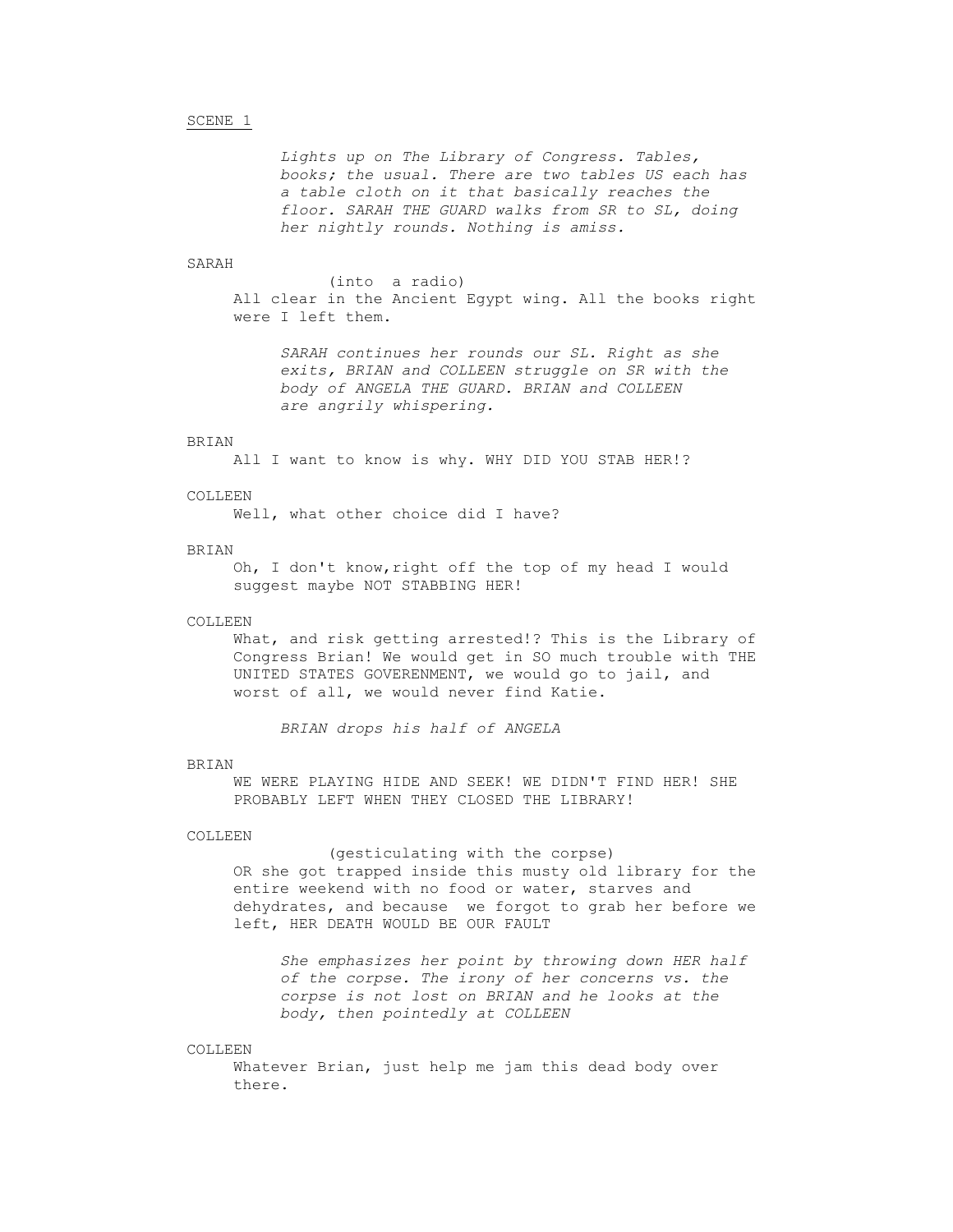*They pick back up the body, and jam it under the table with the table cloth. An arm is visibly out.*

#### BRIAN

Now what?

### COLLEEN

Now, we need to find something to wrap it up in.

#### BRIAN

Great, I'm so glad that this is how I'm going to spend my FIRST trip to our country's capital. After we're done with this, can we PLEASE just find Katie and be done with this!?

*They exit SL. That's when KATIE peeks her head out from behind the curtains upstage*

#### KATIE

(she paces around the room the more nervous she gets)

"DEAD BODY"!? OH MY GOD! And they're LOOKING FOR ME!? Oh god, oh god, oh god, oh god. They must be a couple of those giant scary secret service guys! And they found out that I stayed in here after closing! How was I supposed to know that they'd lock the door FROM THE OUTSIDE! Oh. Oh god. They are going to kill me. They are going to kill me like they killed tha-that other guy! He probably had overdue books! I gotta get out of here! BUT I CAN'T! BECAUSE I AM LOCKED INSIDE OF THE LIBRARY OF CONGRESS!!! SWEET GOD! I need to prepare myself.

*looking around. Seeing nothing useful, she runs off SR. As she leaves, FLEX STONEROCK walks in, reading a map, and counting off paces as he goes.*

### FLEX

78...79....80...81....

(winding up in the center of the room) ...82! Excellent!

(looking around the room) It seems my map has lead me to the Egyptian room... how curious....

(starts examining things in the room) Hmmmmm,it could be hidden in any of these books...the trick is, finding the right one...

*As he examines his surroundings, KATIE runs in from off stage screaming wielding a giant textbox*

### KATIE

GAAAAAAAAAAAAHHHHH!!!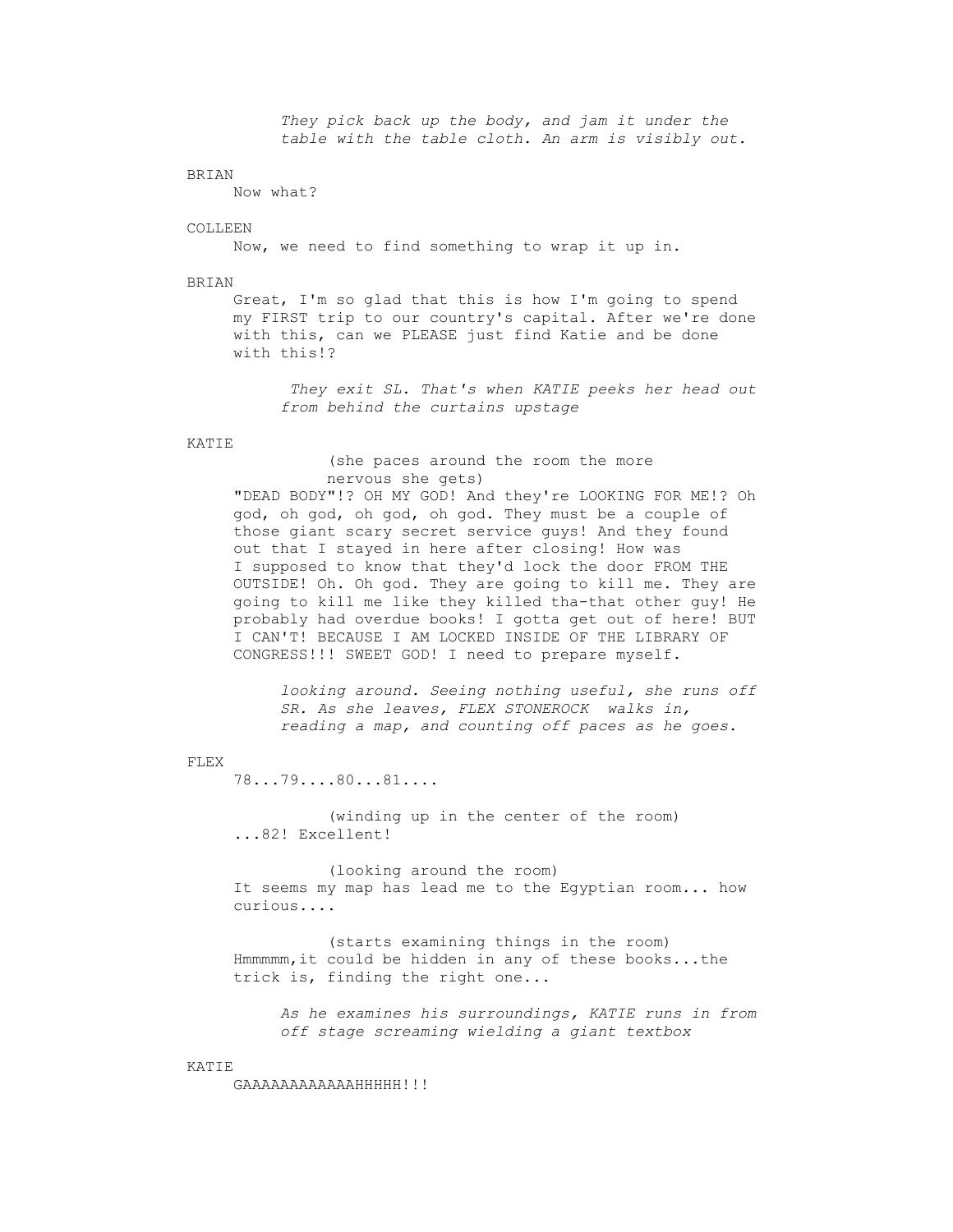*She wacks FLEX over the head*

FLEX

(to Katie) Why would you DO that?

*He crumples to the floor. KATIE starts freaking out*

# KATIE

Why did I DO that!? No, be cool Katie. You did that because you HAD to. It's a cruel world out there and it's kill or be killed!

*looks at the body*

I think I'm going to throw up. No! BE. COOL. KATIE! Ok, remember, WWDD? What Would Dexter Do!? Step one: hide the body.

*She drags the body under the unoccupied table.*

Ok, good. Step two..... chop up the body! Of course! Ok... Ok...

*looking around for something to cut the body up. She sees nothing. She growls in frustration and hurries off SL. When she exits, SARAH comes on SR, still on her rounds. She sees nothing out of the ordinary*

# SARAH

(into radio) Yup, books *still* here. Continuing not to cause trouble.

*She exits SL. After a beat, we hear a groan from under the table. ANGELA has come back to life and crawls out from under the table*

# ANGELA

(while crawling out from under the table and clutching her side throughout the rest of the show) Why would they DO that!?

*She groans and lumbers off SR. As she leaves, BRIAN and COLLEEN come back in SL, still bickering.*

### COLLEEN.

-Because I don't know Brian, they're just more comfortable that way!

# BRIAN

Fine! Whatever! More important than that,what are we going to about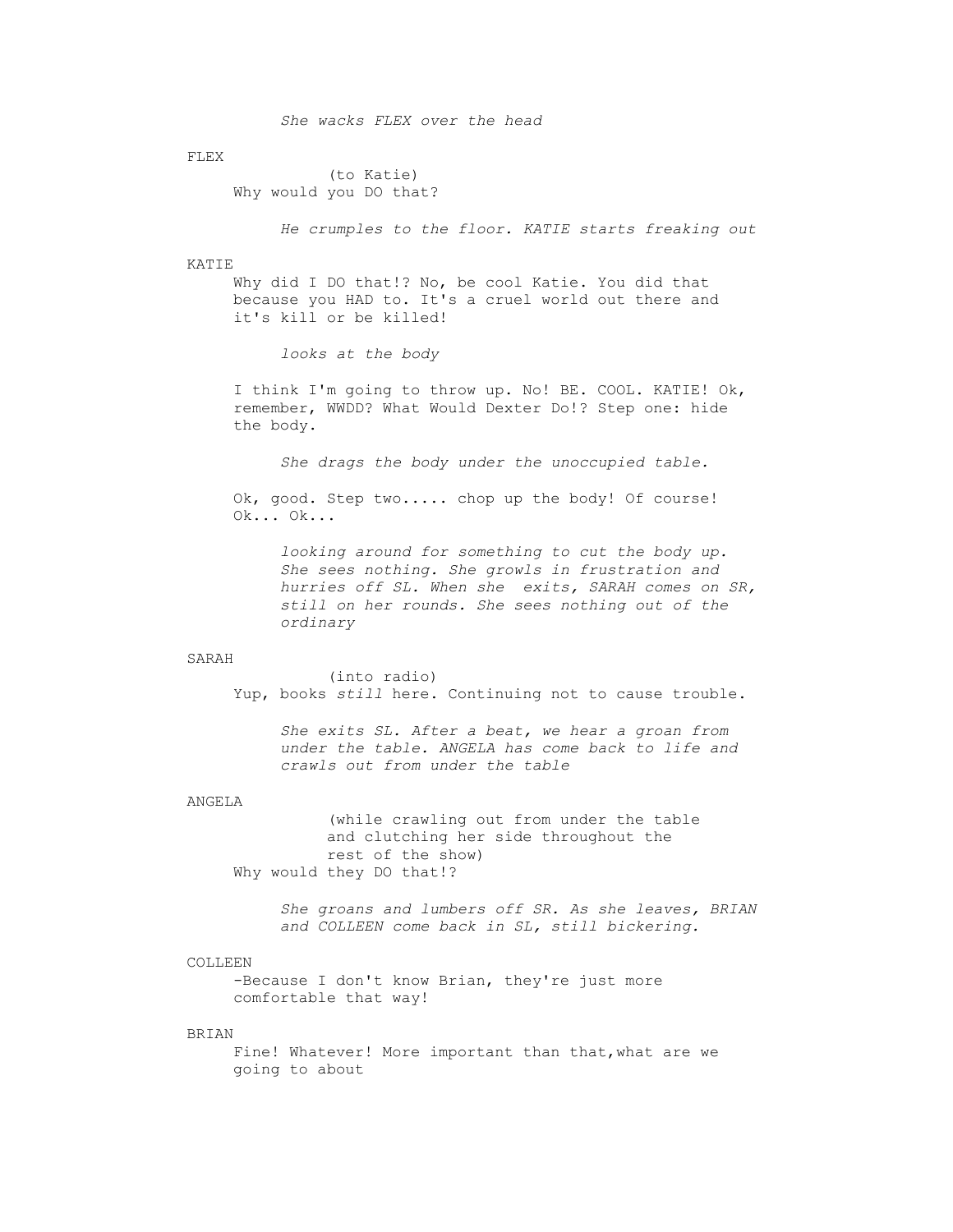(whispering and gesturing towards where SARAH's body way) *As they talk, they go over to the table with FLEX under it and pull up the cloth. As they argue, they don't notice that they are in fact grabbing FLEX* you-know-what under the you-know-where. COLLEEN Why do I have to come up with all of the ideas? BRIAN Because you were the one who stabbed a dude! COLLEEN Fine! let's just... grab him, and we'll figure something out along the way! *At this point, they've noticed that they are not actually carrying SARAH* BRIAN ...Colleen COLLEEN What!? What Brian!? BRIAN ummmmmmmmmm COLLEEN (seeing FLEX) THIS IS NOT THE PERSON I STABBED! BRIAN SON. OF. A. BITCH! What are we going to this we THIS guy!? COLLEEN The same thing we were GOING to do to the last guy!? BRIAN What were we gonna do with the LAST GUY!? COLLEEN I don't know! Stop yelling and help me move this! BRIAN OK, OK. Well, clearly bodies keep moving around in HERE. Let's just get THIS one near a window so we can, I-I don't know... throw the corpse out the window? COLLEEN THIS is why I come up with the plans BRIAN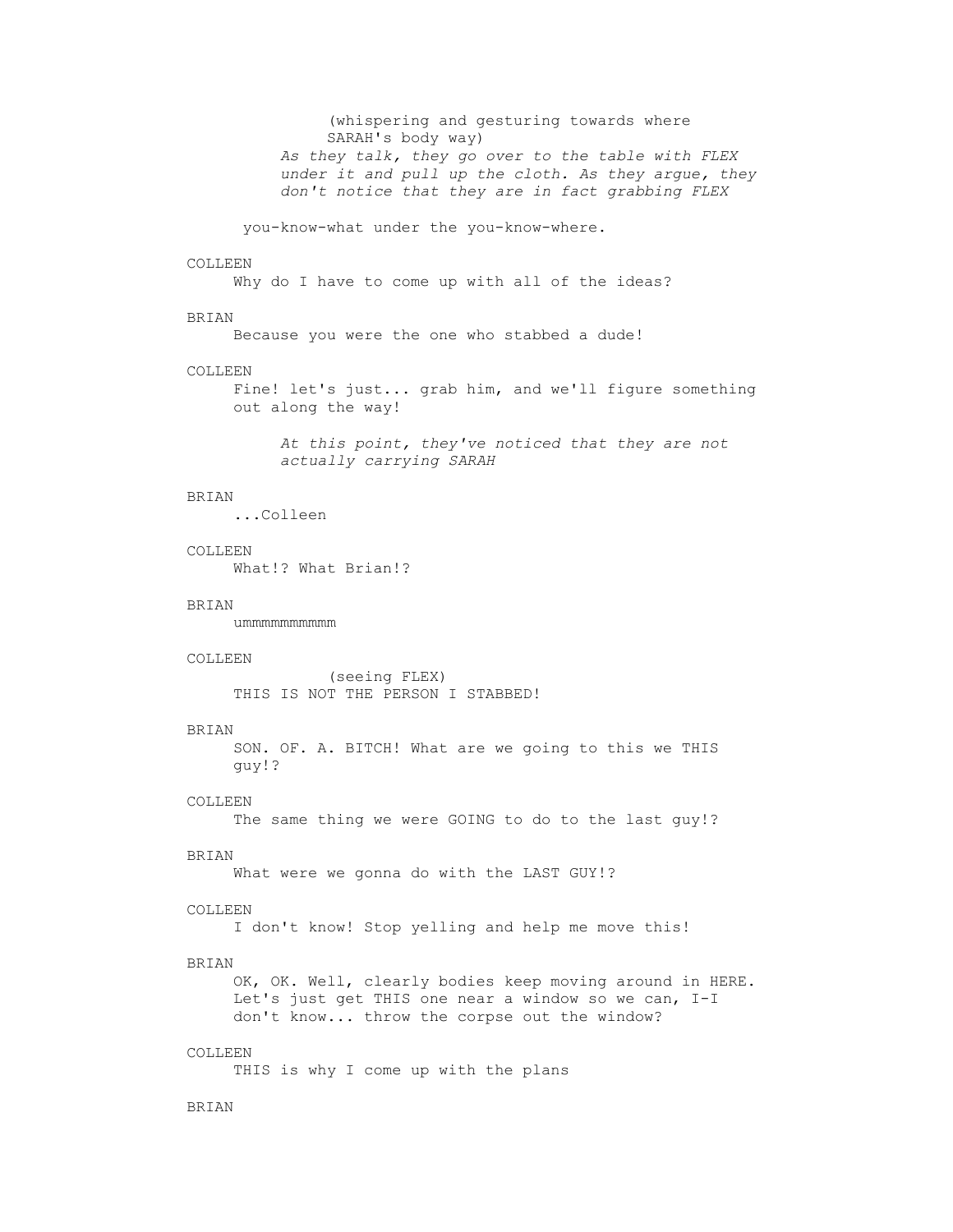OK then, give me YOUR plan.

#### COLLEEN

(unable to come up with anything) ....let's toss this corpse out a window

> *They exit SR with the body. As they exit, KATIE stalks on with a garden trowel from SL towards the table she thinks has FLEX under it. She gets there, stopping to pump herself up.*

### KATIE

Ok, this is the best I could find. That's fine. Super cool. Just be like Dexter. No fear. Sociopath amounts of no fear. That's cool. Can do. All you need to do. is. just.

*Flipping up the cloth, winding up to stab FLEX*

yarrrrrrrrrrrrrrh!

*She see's that there is no FLEX. Her yell looses steam.*

huh. Well. That was. Unexpected. Am I off the hook? That gonna be how this works out?

*She shrugs, and tip-toes off back SL. As she exits, FLEX comes in rubbing his head.*

### FLEX

Holy cats does my head hurt! Yow-za!

(shaking it off) never mind that Flex, if some assassin just tried to kill me, then they must be closer than I thought! Hah! Their mistake for not killing me when they had a chance!

(pulling out his map) Now, where was I...

# (reading a clue)

"I am found where you don't expect to look, but just finding the information won't get you off the hook".... what the heck is THAT supposed to mean!? COME ON! This is like the bah-jillinth piece of treasure I have tried to track down, and EVERY SINGLE ONE has these stupid, obtuse hints! Gah! Why can't you be striaght forward for once! You were Stone Masons, not the New York Times... crossword... puzzle...man! Hm hm hmmmmmm.

*He continues his orginal quest of looking around the room, peering under the tables, looking for what he's searching for. A moment of this, ANGELA lumbers in, weary from the blood loss*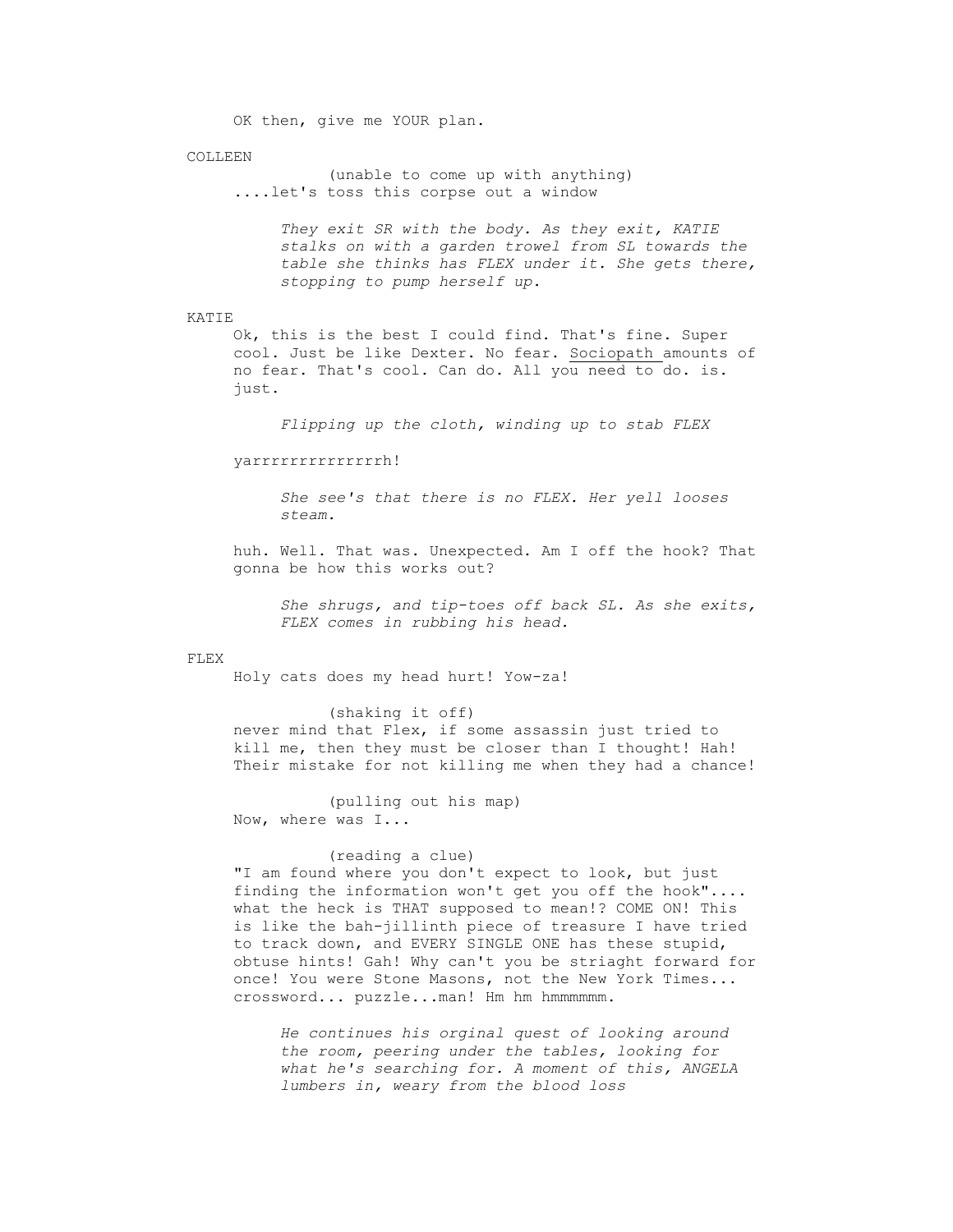ANGELA

Excuse me?

#### FLEX

(noticing her, responding with the ole Stonerock charm)

Yes?

# ANGELA

I've been stabbed

# FLEX

Oh my god! Why would someone DO that!?

# ANGELA

Right?

*She collapses into his arms*

# FLEX

Holy cats! This woman needs immediate medical attention! Thank goodness that I am a practiced field Medic.

(to ANGELA)

Come over here.

*He leads her over to a table and lays her out to check on her wound. Just as he's looking at it, KATIE hurries in and sees it*

# KATIE

SWEET DEXTER IN HEAVEN! IS THAT WHAT YOU HAVE PLANNED FOR ME!

### FLEX

(recognizing her as his assailant) Assassin!

(said as an accusation)

### KATIE

(hysterical) I SWEAR, I DIDN'T HEAR THE CLOSING ANNOUNCEMENT AND I AM TOTALLY GONNA RETURN THAT COPY OF FIFTY SHADES OF GREY! PLEASE! I'LL PAY ANY FINE! I'LL DO WHATEVER YOU ASK! JUST! DON'T! KILL! ME!

#### FLEX

(justifiably confused) What are you talking about!?

*At this, BRIAN and COLLEEN rush in*

#### COLLEEN

Katie! We heard you screaming!

BRIAN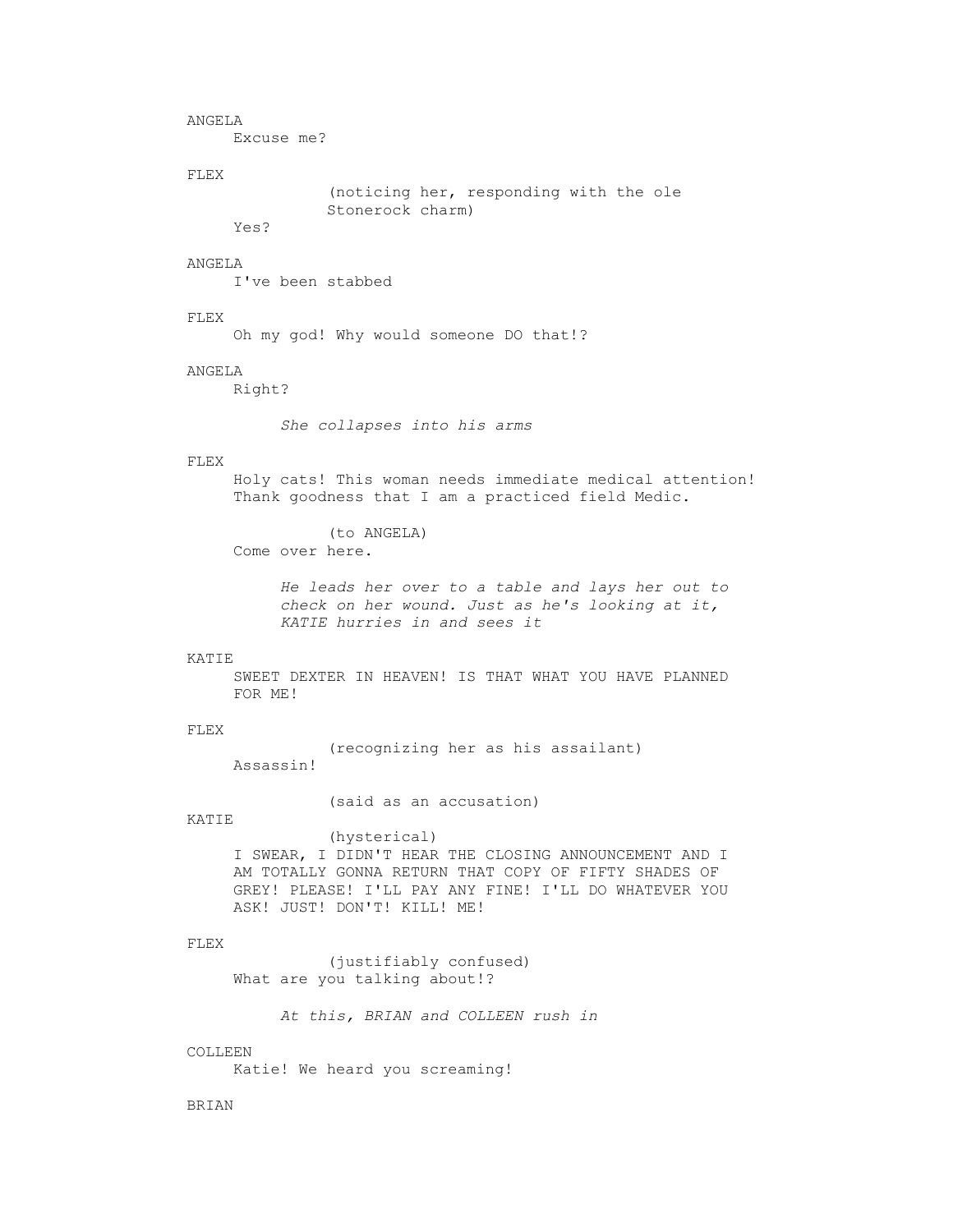What's going on!? Are you ok!?

*He notices FLEX and ANGELA*

# BRIAN

Oh my god, did YOU steal our dead body1?

#### COLLEEN

(elbowing him while glaring at him)

Brian

# BRIAN

uh, I mean, did YOU steal that dead body we've totally definitely don't know anything about...?

### FLEX

I've never seen this dead body in my life!

# ANGELA

Um, I'm not actually dead yet.

# BRIAN

Oh thank god!

# KATIE

But she will be soon! I head this dude talking earlier about all of his nefarious plans to kill me and everyone in the whole world!

### FLEX

ME kill YOU!? ha! YOU were the one that attacked me!

# ANGELA

(to COLLEEN, more curious than angry) hey, why did you stab me!?

# COLLEEN

I did nothing of the sort!

#### BRIAN

Colleen....

*This next part, everyone starts speaking at once and becomes more and more agitated as things get more chaotic*

# KATIE

# (to FLEX)

I attacked you out of self-defense! I HAD to! Dexter would have WANTED me to! Otherwise you would have killed me! (etc. continues to justify her actions)

# FLEX

(to KATIE) Hah! A likely story! One that an assassin would use if they were trying to get my guard down! Trust me, this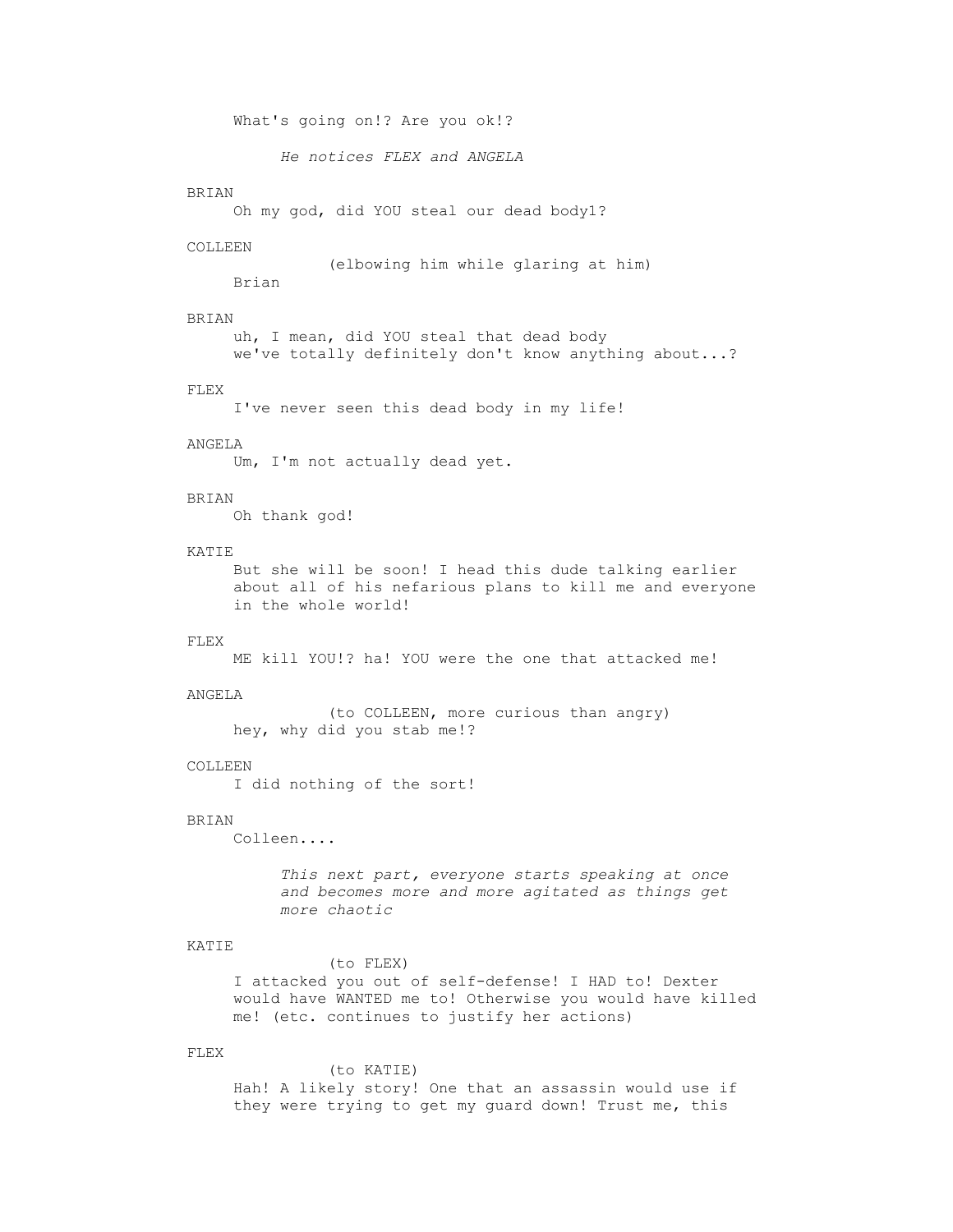won't work. I've faced plenty of "your type", and you'll never get me! (etc. about how he won't be tricked by KATIE)

### COLLEEN

### (to ANGELA)

I have no idea what you're talking about! I have never seen you in my life! You are completely a stranger and are crazy for thinking that (etc. with denial)

### ANGELA

#### (to COLLEEN)

No, you definitely stabbed me! I remember turning I corner, and you two were there, and I said "hey, why are you in here?" and then you ran at me yelling something about College GPAs or something and then you definitely stabbed me(etc. explaining the stabbing)

# BRIAN

#### (to ANGELA)

Mam, I am SO sorry that my friend stabbed you. We were looking for our friend, and you took as by surprise and my friend is really high-strung (etc. apologizing for COLLEEN)

*This reaches a cacophony of chaos. Right at the high point of the chaos, SARAH walks in on her rounds and see the mess. She is stunned at what is going on.*

# SARAH

WHAT. IS. GOING. ON. HERE!?

*This kills the room. Everyone turns to look at her and things have suddenly become reeeeaaaal awkward.*

### FLEX

...Well, um, I THINK this young lady stabbed someone.....

### SARAH

WHY WOULD ANY ONE *DO* THAT!?

*At this, each person turns to SARAH and attempts to explain their side of the story*

# SARA

Woah, woah, woah. Cool ya jets. One. At. A. Friggin time. Ok.

(Pointing at KATIE)

you

#### KATIE

(speaking really really fast)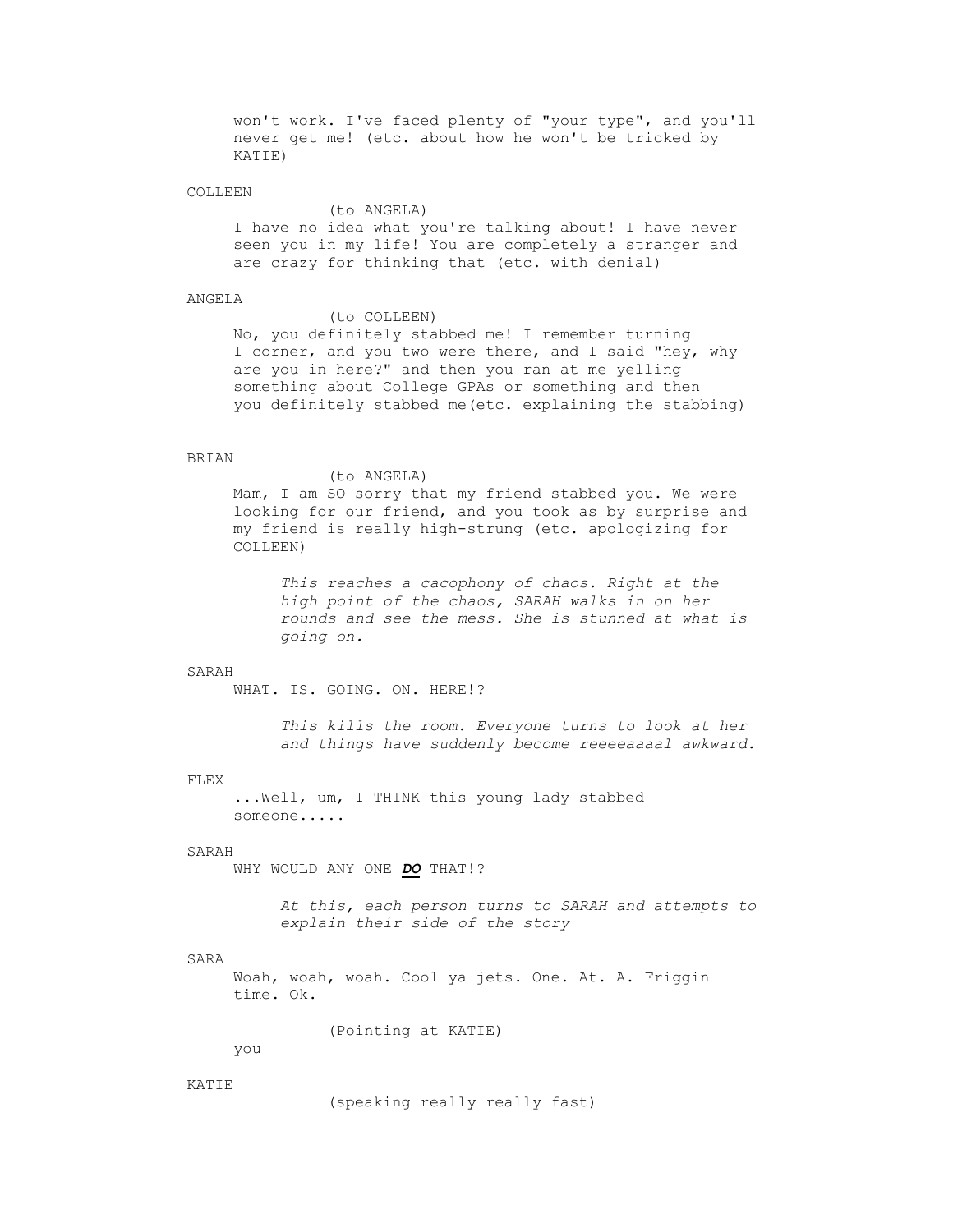Ok, so me and my friend were on this boring field trip, hanging out in the Library of Congress, right? We were just sitting around bored, and we thought it would be a good idea to play hide and seek, right? Kill some time, right? Well, turns out that I am really really really really reeeeeaaaaly good at hiding, ok? So good that my friends never ever ever found me, right? So there I am all alone, right and-

#### SARAH

(cutting her off) Oooook, you can shut up now. You don't get to talk anymore. No more talking.

(pointing to Colleen) You. Why are YOU here.

### COLLEEN.

Well officer, me and my good friend Brian here were just minding our own business, out on an evening stroll.

#### SARAH

(skeptically) Through the Library of Congress at 10 o clock at night?

# COLLEEN

```
Some of it was there, MOST of it was... not....there....
```
# SARAH

OK, one's hyperactive, one's a pathological liar. Not making your case very well kids.

(recognizing ANGELA) Is that YOU Angie!?

(rushing over) Oh my god! YOU'RE the one they stabbed?

#### ANGELA

(weakly)

# SARAH

yeah

I can't believe this! She had two days left till retirement! She has a husband and three kids to take care of! Good lord, why!?

# BRIAN

(ashamed) Would a "we're sorry" make anything better?

# ANGELA

(continuing to be very weak) Not...really...still... stabbed....

### FLEX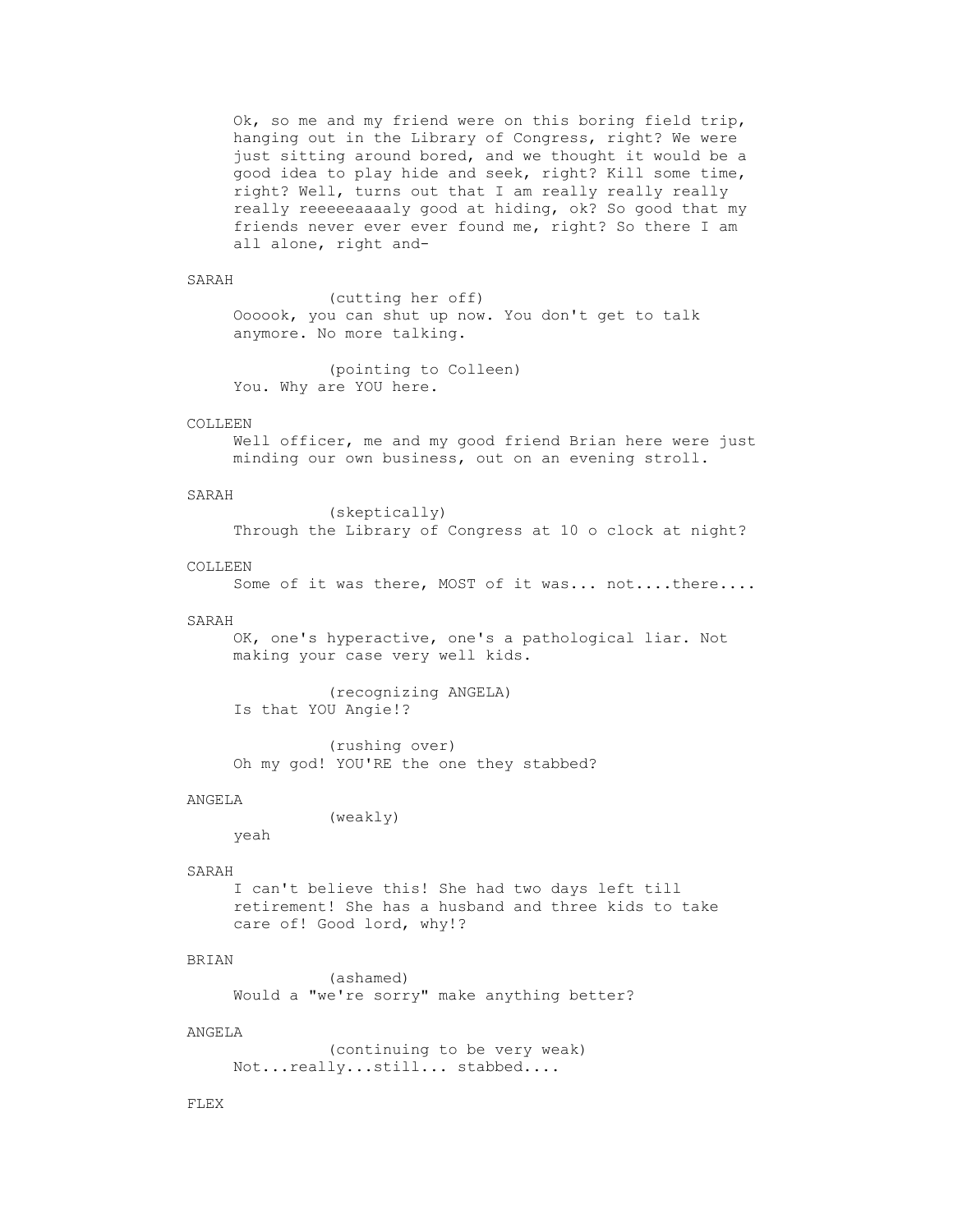Weeeeelp, I'm just gonnna goooooo..... SARAH Hold on a minute, what are YOU doing here!? Did YOU stab someone!? FLEX No! Of course not! I'm FLEX STONEROCK, action archaeologist! And I'm here to- well SARAH yeah? FLEX I can't really say SARAH why not FLEX Weeeeeelll KATIE Come on, tell us! FLEX ....fine. I'M HERE TO STEAL THE DECLARATION OF INDEPENDENCE! *A brief pause* COLLEEN ...Did you not read the newspapers in, like, the last two weeks? FLEX No, I've been deep in the rain forests of Chili on the hunt for the mystical orb of ORTOCK BRIAN Weeeeell, some dude already stole the Deceleration... like two weeks ago.... FLEX What!? ANGELA Um, guys.... FLEX Who stole it!? SARAH Well, we our main lead is a man named Remington Poisonknife!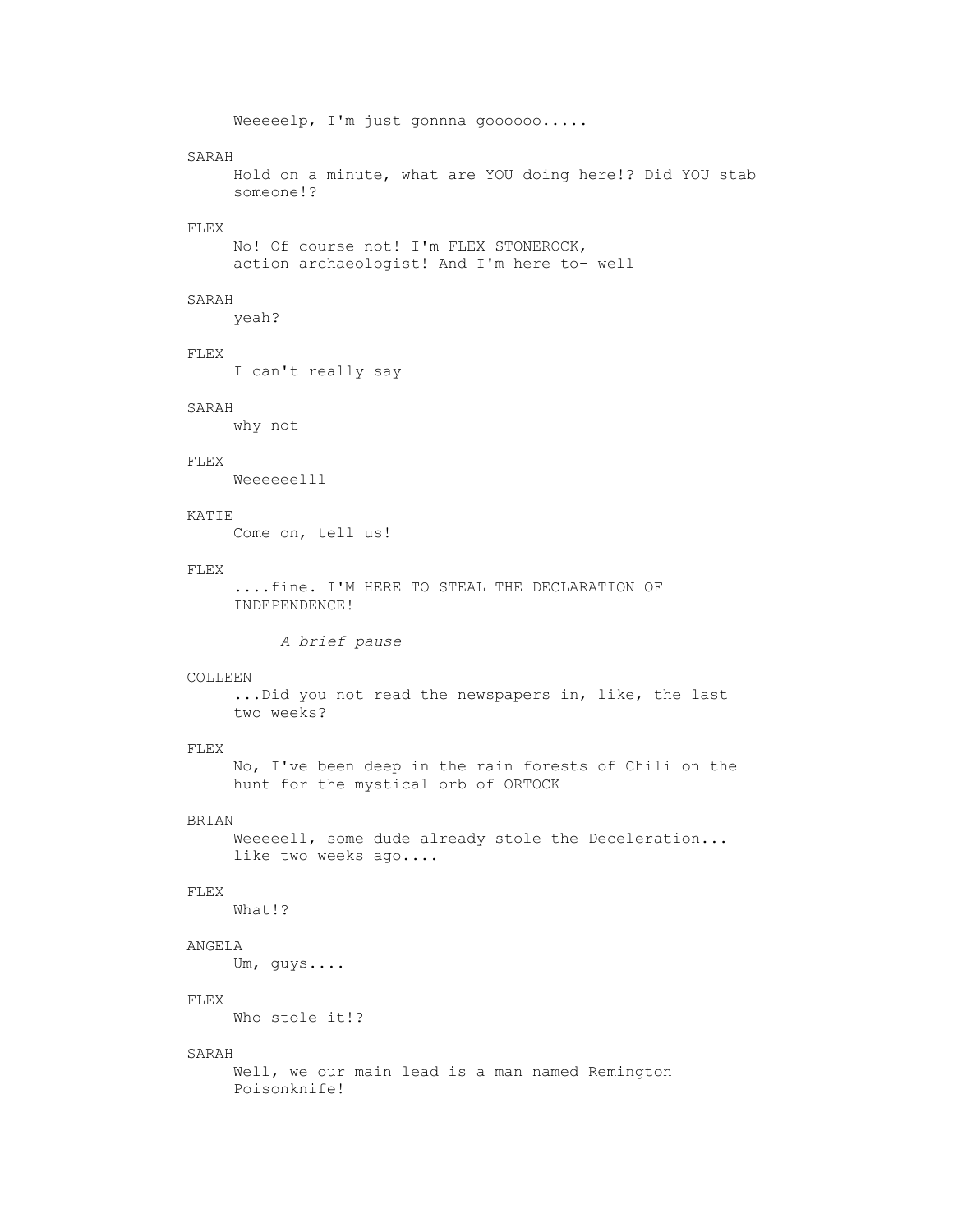```
ANGELA
     ... I think this is getting worse....
FLEX
     Him! That meanie! He'll just hoard it for himself!
               (mostly to himself)
     Damnit, it belongs in a museum!
          At this, he rushes out
BRIAN
               (confusedly after him)
     But YOU tried to...steal it and it was already... 
     kinda... IN a museum... huh.
               (turning to Sarah)
     You just gonna let that one go?
SARAH
    Eh, he's already pretty far gone.... PLUS, he didn't 
     stab anyone....
ANGELA
     speaking of that.....
COLLEEN
               (ignoring Angela)
     Yes, but we ALSO broke into the library
BRIAN
               (to COLLEEN)
    um, shuuut up Coooolleeeeen...
SARAH
     Yeah, I'll add THAT to the list too
ANGELA
     But back to that stabbing part....
COLLEEN
     Well, then you should ALSO add that not one, but 
     THREE separate people broke into this building, 
     committed acts of violence PLUS tried to steal 
     the Deceleration of Independence! Not to mention, a 
     CLEARLY brain-addled youth manged to hide long enough to 
     get locked in here.
KATIE
     Hey!...
               (considering it)
     well....
```
# ANGELA